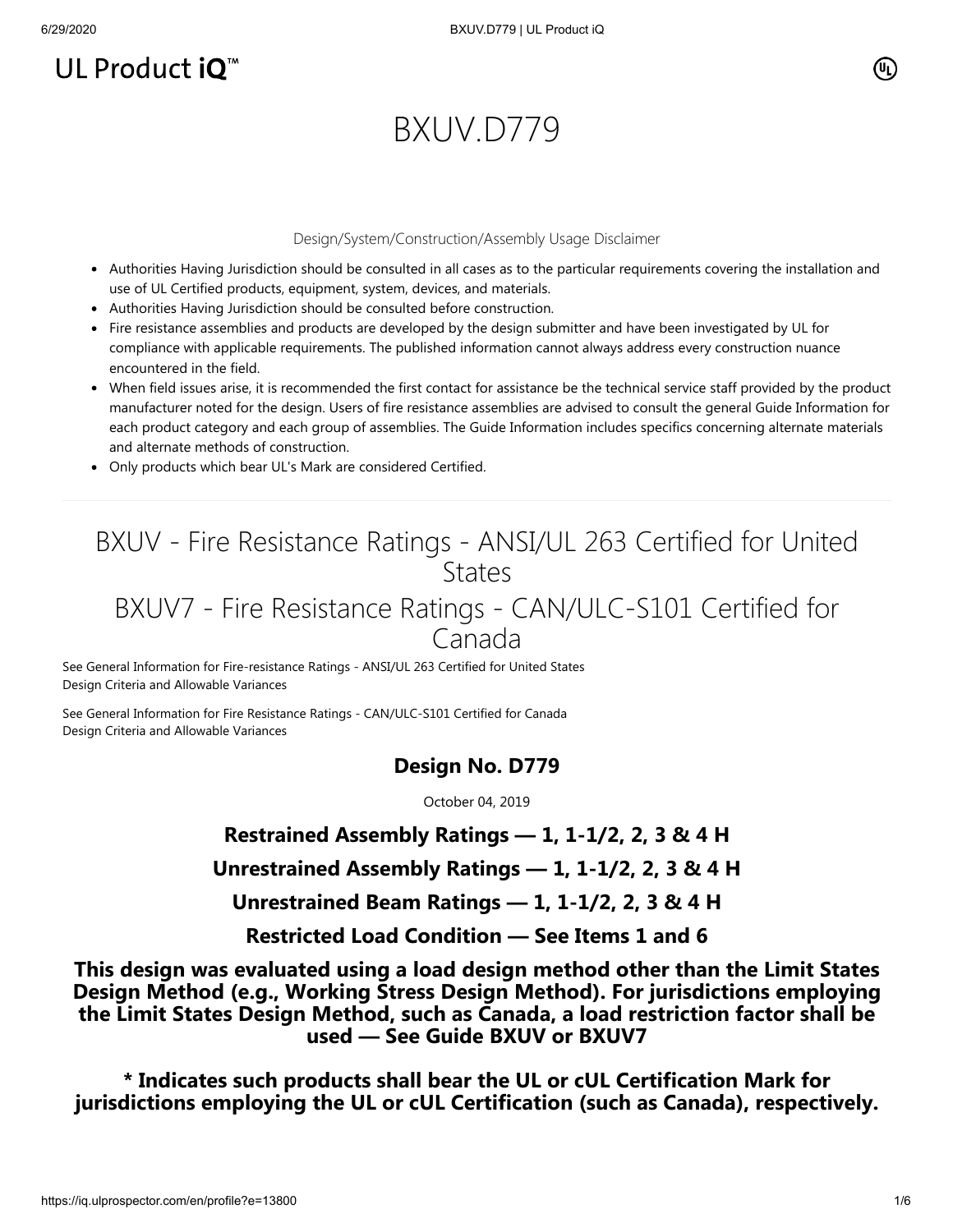

1. **Supports —** W8 x 28 or alternate (per Section IV.6 in the front of the Fire Resistance Directory) steel beam or min 8K1 steel joists when joist substitution applied.

**Note: Joists from the N series designs may be substituted for the listed beam (Item 1). When joists are substituted, the restrained rating of the joist must be equal to or greater that the restrained rating of the assembly. Additional joist substitution requirements are contained in the front of the Fire Resistance Directory.**

2. **Normal Weight or Lightweight Concrete —** Normal weight concrete, carbonate or siliceous aggregate, 145 pcf plus or minus 3 pcf unit weight, 3000 psi compressive strength, vibrated. Lightweight concrete, expanded shale, clay, or slate aggregate by rotary-kiln method 102-120 pcf unit weight, 3000 psi compressive strength, vibrated, 4 to 7 percent air. Min thickness as measured to crests of steel floor and form units, 2-1/2 in.

3. **Welded Wire Fabric —** 6 x 6 - W1.4 x W1.4.

3A. **Fiber Reinforcement —** As an alternate to Item 3, engineered synthetic fibers added to concrete mix to control shrinkage cracks in concrete. See Fiber Reinforcement (CBXQ) category in the Fire Resistance Directory for names of manufacturers and rates of application.

4. **Steel Floor and Form Units —** Composite 1-1/2, 2, or 3 in. deep galv units. Min gauge is 22 MSG. **ASC STEEL DECK, DIV OF ASC PROFILES L L C** — 32 in. wide Types NH-32, NHN-32; 36 in. wide Types BH-36, BHN-36, BHN-35-1/4, 2WH-36, 2WHS-36, 3WxH-36, 3WH-36, 3W-36, DG3W-36. All units may be galvanized or Prime Shield. Non-cellular decks may be vented designated with a "V" suffix to the product name.

**CANAM STEEL CORP** — 24 in. wide Type P-2432 composite or 36 in. wide Types P-3623, P-3606 and P-3615

**CANAM STEEL CORP** — 24, 30 or 36 in. wide Type BL; 24 or 36 in. wide Types LF1.5, LF2, LF3; 24, 36 in. wide Types LF2, -3 may be welded or fastened together with min 1 in. long No. 10 self-drilling, self-tapping steel screws 36 in. OC. Types BL, LF2, -3, N-Lok may be phos/ptd

**KAM INDUSTRIES LTD, DBA CORDECK** — 24 in. wide, QL-3, 24 or 36 in. wide, 2 or 3 in. deep QL-99. Units may be welded or fastened together with No. 10 self-drilling, self-tapping screws 60 in. OC. The length of the screws shall be sufficient to fully penetrate adjacent floor units

**DECK WEST INC** — 36 in. Types 2-DW, 3-DW, B-DW or BA-DW. Units may be welded or fastened together with No. 10 self-drilling, selftapping screws 60 in. OC. The length of the screws shall be sufficient to fully penetrate adjacent floor units

**DESIGN ASSISTANCE CONSTRUCTION SYSTEMS INC** — 36 in. wide Type DACS1.5CD, or 24 in. wide Types DACS2.0CD or DACS3.0CD

**EPIC METALS CORP** — 24 in. wide Types EC150, EC366, 36 in. wide Type EC266

**NEW MILLENNIUM BUILDING SYSTEMS L L C** — 24 or 36 in. wide Types 2.0CD, 3.0CD, 2.0CFD, 3.0CFD, 3.0CFDES; 24, 30, or 36 in. wide Types 1.5CD, 1.5CDI, 1.5CDR, 1.5CFD. Units may be phos/painted or galvanized.

**OEG BUILDING MATERIALS** — Types 1-1/2", 2" and 3" deep Composite Decks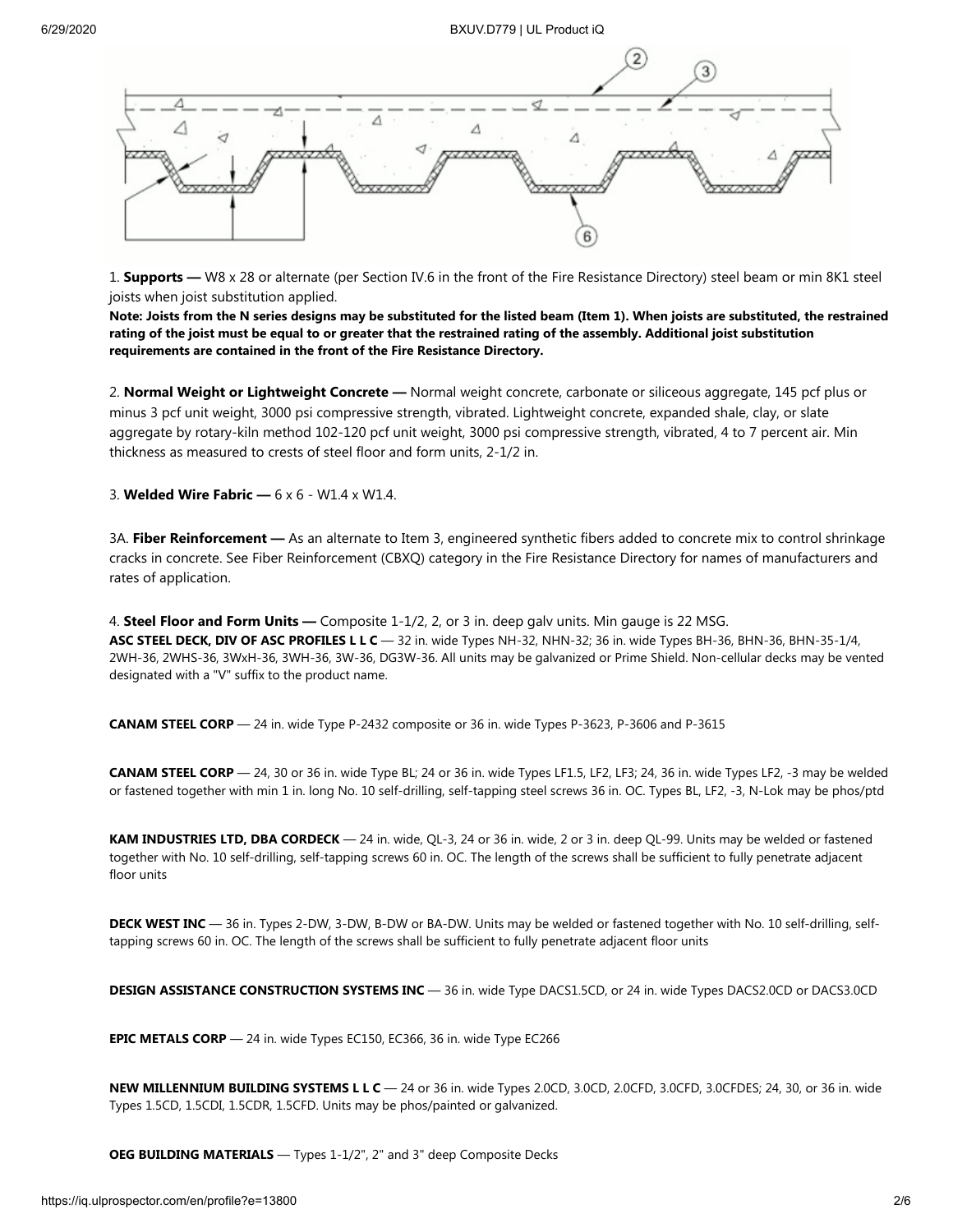**STEEL MASTERS INTERNATIONAL DEPENDABLE STEEL** — 36 in. wide Types 2WH-36, 3WH-36. Units may be phos/painted or galvanized.

**VERCO DECKING INC - A NUCOR CO** — FORMLOK™ deck types PLB, B, BR, PLN3, N3, PLN, N, PLW2, W2, PLW3, W3. Units are min 24 in. wide and may be galvanized or phos./ptd. Deck may be vented or non-vented.

**VULCRAFT, DIV OF NUCOR CORP** — 24, 30 or 36 in. wide Types 1.5VL1, 1.5PLVLI; 24 or 36 in. wide Types 2VL1, 2.0PLVLI, 3VL1, 3.0PLVLI. Units may be phos/ptd. 36 in. wide Types 1.5 SB, 1.5 SBR; 24 or 36 in wide Types 2.0 SB, 3.0 SB, 36 in. wide Type High Strength 1.5 SBI, 36 in. wide Type High Strength 1.5 SBN; Units may be phos/ptd

5. **Shear Connectors —** (Optional) — Studs, 3/4 in. diam by 4-1/2 in. long, headed type or equivalent per AISC specification. Welded to top flange of the beam, or top chord of the joist, through the deck.

6. **Spray-Applied Fire Resistive Materials —** Applied by mixing with water and spraying to steel surfaces which must be clean and free of dirt, loose scale and oil. When steel deck is used, the area between the steel deck and the beams top flange shall be filled. Min avg and min ind density of 15/14 pcf respectively. Min avg and min ind density of 22/19 pcf respectively for Types Z-106, Z-106/G, Z-106/HY. Min avg and min ind density of 40/36 pcf respectively for Types Z-146, Z-146PC and Z-146T cementitious mixture. Min avg and min ind density of 50/45 pcf respectively for Types Z-156, Z-156T and Z-156PC. Application to steel deck requires the installation of expanded metal lath with Type Z-146, Z-146T, Z146PC, Z-156, Z-156T and Z-156PC only. See Item 7. For method of density determination, refer to Design Information Section.

| <b>Restrained</b><br><b>Assembly</b> | <b>Unrestrained</b><br><b>Assembly</b> | <b>Unrestrained</b><br><b>Beam</b> | <b>Spray Applied Fire Resistive Mtl</b><br><b>Thkns In. on Steel Deck</b><br>Concrete |               |             |
|--------------------------------------|----------------------------------------|------------------------------------|---------------------------------------------------------------------------------------|---------------|-------------|
| <b>Rating Hr</b>                     | <b>Rating Hr</b>                       | <b>Rating Hr</b>                   | <b>Crests</b>                                                                         | <b>Valley</b> | <b>Type</b> |
| $\mathbf{1}$                         | $\Omega$                               | 1                                  | $\Omega$                                                                              | $\Omega$      | LW          |
| 1                                    | $\mathbf{1}$                           | 1                                  | 5/16                                                                                  | 5/16          | NW or LW    |
| $1 - 1/2$                            | $\mathbf{1}$                           | 1                                  | 5/16(a)                                                                               | 5/16(a)       | NW or LW    |
| $1 - 1/2$                            | $1 - 1/2$                              | $1 - 1/2$                          | 5/16(a)                                                                               | 5/16(a)       | NW or LW    |
| $\overline{2}$                       | $\mathbf{1}$                           | $\mathbf{1}$                       | 3/8(b)                                                                                | 3/8           | NW or LW    |
| $\overline{2}$                       | 2                                      | 2                                  | 3/8(b)                                                                                | 3/8           | NW or LW    |
| 3                                    | $1 - 1/2$                              | $1 - 1/2$                          | 11/16                                                                                 | 1/2           | NW or LW    |
| 3                                    | 3                                      | 3                                  | 11/16                                                                                 | 1/2           | NW or LW    |
| 4                                    | 2                                      | 2                                  | $1 - 1/2$                                                                             | $1 - 1/8$     | LW          |
| 4                                    | $\overline{4}$                         | 4                                  | $1 - 1/2$                                                                             | $1 - 1/8$     | LW          |
| $\overline{4}$                       | $\overline{2}$                         | 2                                  | $1 - 7/16$                                                                            | 13/16         | <b>NW</b>   |
| 4                                    | 4                                      | 4                                  | $1 - 7/16$                                                                            | 13/16         | <b>NW</b>   |

(a) Min thickness of 3/8 in. required when 1-1/2 in. deep fluted units are used.

(b) Min thickness of 1/2 in. is required in crests of 1-1/2 in. deep fluted units for the 2 h Restrained Assembly Rating.

|                                                | Restrained Unrestrained Unrestrained |                              | <b>Beam Thickness</b>                             |  |  |
|------------------------------------------------|--------------------------------------|------------------------------|---------------------------------------------------|--|--|
| Assembly<br>Assembly<br>Rating Hr<br>Rating Hr | Beam                                 | <b>Light Weight Concrete</b> | <b>Normal Weight Concrete</b>                     |  |  |
|                                                |                                      | <b>Rating Hr</b>             | full flange 1/2 flange## full flange 1/2 flange## |  |  |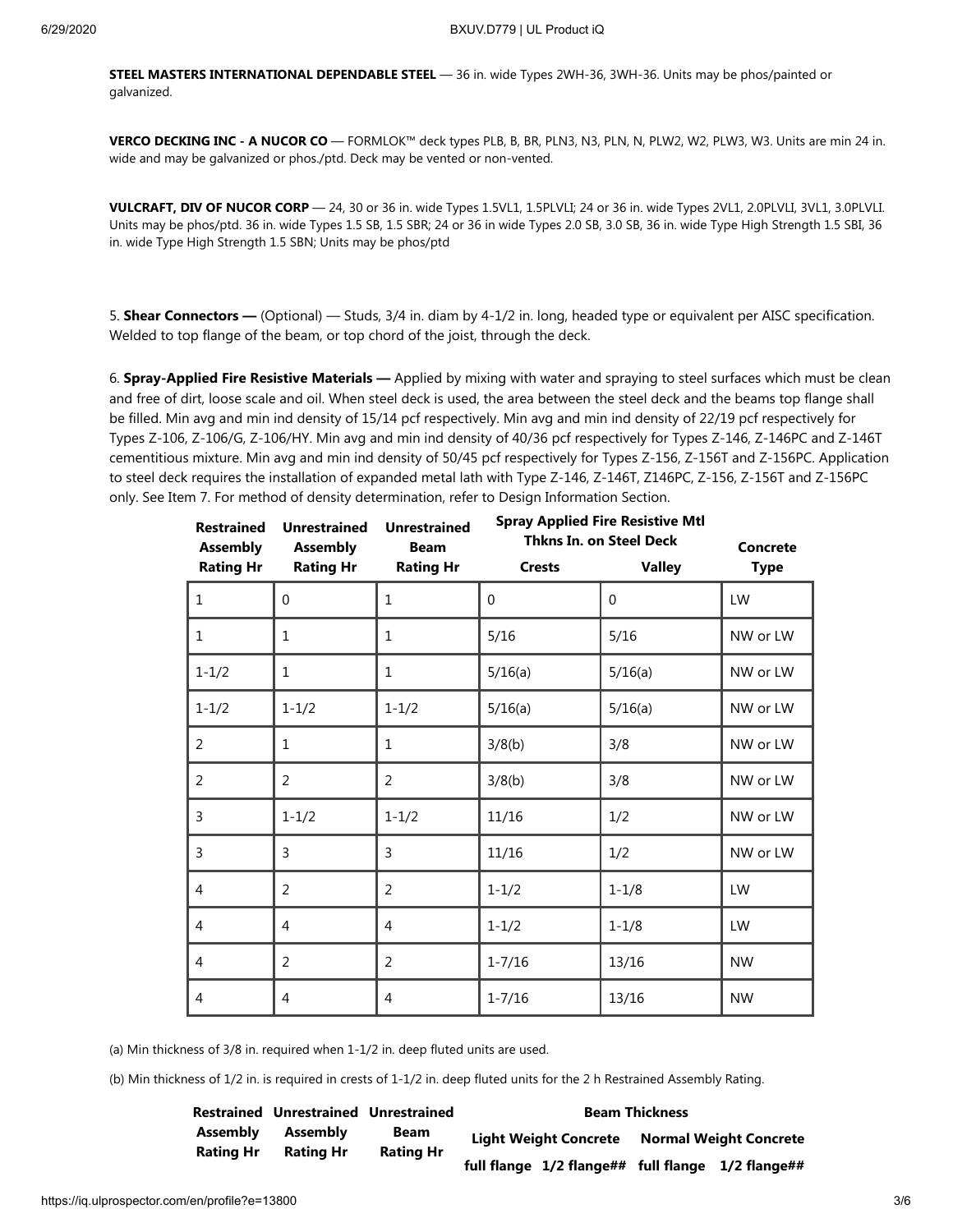#### 6/29/2020 BXUV.D779 | UL Product iQ

|                |                |                | <b>W8x28</b> | <b>W8x28</b> | <b>W8x28</b>   | <b>W8x28</b> |
|----------------|----------------|----------------|--------------|--------------|----------------|--------------|
|                |                |                | <b>Beam</b>  | <b>Beam</b>  | <b>Beam</b>    | <b>Beam</b>  |
| $\mathbf 1$    | $\mathbf 0$    | $\mathbf{1}$   | 5/16         | 7/16         | 5/16           | 7/16         |
| $\mathbf 1$    | $\mathbf{1}$   | $\mathbf 1$    | 5/16         | 7/16         | 5/16           | 7/16         |
| 11/2           | $\mathbf 1$    | $\mathbf{1}$   | 5/16         | 7/16         | 5/16           | 7/16         |
| $1\,1/2$       | 11/2           | 11/2           | 11/16        | 3/4          | 5/8            | 3/4          |
| $\overline{2}$ | $\mathbf 1$    | 1              | 5/16         | 7/16         | 5/16           | 7/16         |
| $\overline{2}$ | $\overline{2}$ | $\overline{2}$ | $\mathbf{1}$ | $\mathbf 1$  | 7/8            | $1 - 1/16$   |
| 3              | 11/2           | 11/2           | 11/16        | 3/4          | 5/8            | 3/4          |
| 3              | 3              | 3              | $1 - 5/16$   | $1 - 7/16$   | $1 - 7/16$     | $1 - 11/16$  |
| $\overline{4}$ | $\overline{2}$ | $\overline{2}$ | $\mathbf{1}$ | $\mathbf{1}$ | 7/8            | $1 - 1/16$   |
| 4              | $\overline{4}$ | 4              | $1 - 5/8$    | $1 - 15/16$  | $\overline{2}$ | $2 - 5/16$   |

## Applicable when the thickness applied to the beams' lower flange edges is reduced to one-half. Thickness applied to beams' lower flange edges shall be a min of 1/4 in.

**ARABIAN VERMICULITE INDUSTRIES** — Types MK-6/HY, MK-6/HY Extended Set, MK-6/HB, MK-10 HB, MK-10 HB Extended Set, MK-6s, MK-6 GF, MK-6 GF Extended Set, MK-1000/HB, MK-1000/HB Extended Set, Z-106, Z-106/G, Z-106/HY, Z-146 investigated for exterior use

**GCP KOREA INC** — Types MK-6/HY, MK-6/HY Extended Set, MK-6/HB, MK-10 HB, MK-10 HB Extended Set, MK-6s, MK-6 GF, MK-6 GF Extended Set, MK-1000/HB, MK-1000/HB Extended Set, Z-106, Z-106/G, Z-106/HY, Z-146 investigated for exterior use

**GCP APPLIED TECHNOLOGIES INC** — Types MK-6/HY, MK-6/HY Extended Set, MK-6/HB, MK-10 HB, MK-10 HB Extended Set, MK-6s, MK-6 GF, MK-6 GF Extended Set, MK-1000/HB, MK-1000/HB Extended Set, RG, Z-106, Z-106/G, Z-106/HY, Z-146, Z-146T, Z146PC, Z-156, Z-156T and Z-156PC investigated for exterior use

6A. **Sprayed Fiber\* —** (Optional, Not Shown) Sprayed Fiber, Classified for Surface Burning Characteristics (BNST), having a maximum applied density of 3.5 pcf applied over Spray-Applied Fire Resistive Material (Item 6) on both Steel Floor and Form Units (Item 4) and Supports (Item 1) in accordance with the following tables:

#### **Allowable Sprayed Fiber Thickness over SFRM applied to Steel Deck (Item 4)**

| <b>Installed</b><br><b>SFRM</b> | <b>SFRM Density (lb/ft3)</b>         |            |    |    |  |  |  |
|---------------------------------|--------------------------------------|------------|----|----|--|--|--|
| <b>Thickness</b>                | 15                                   | 22         | 40 | 50 |  |  |  |
| $(in.)$ on<br><b>Deck</b>       | <b>Sprayed Fiber Thickness (in.)</b> |            |    |    |  |  |  |
| $\mathbf 0$                     | $6 - 11/16$                          | 8          | 8  | 8  |  |  |  |
| 5/16                            | $5 - 3/8$                            | $7 - 7/8$  | 8  | 8  |  |  |  |
| 3/8                             | $5 - 1/16$                           | $7 - 7/16$ | 8  | 8  |  |  |  |
| 11/16                           | $3 - 3/4$                            | $5 - 1/2$  | 8  | 8  |  |  |  |
| $1 - 7/16$                      | 9/16                                 | 13/16      | 8  | 8  |  |  |  |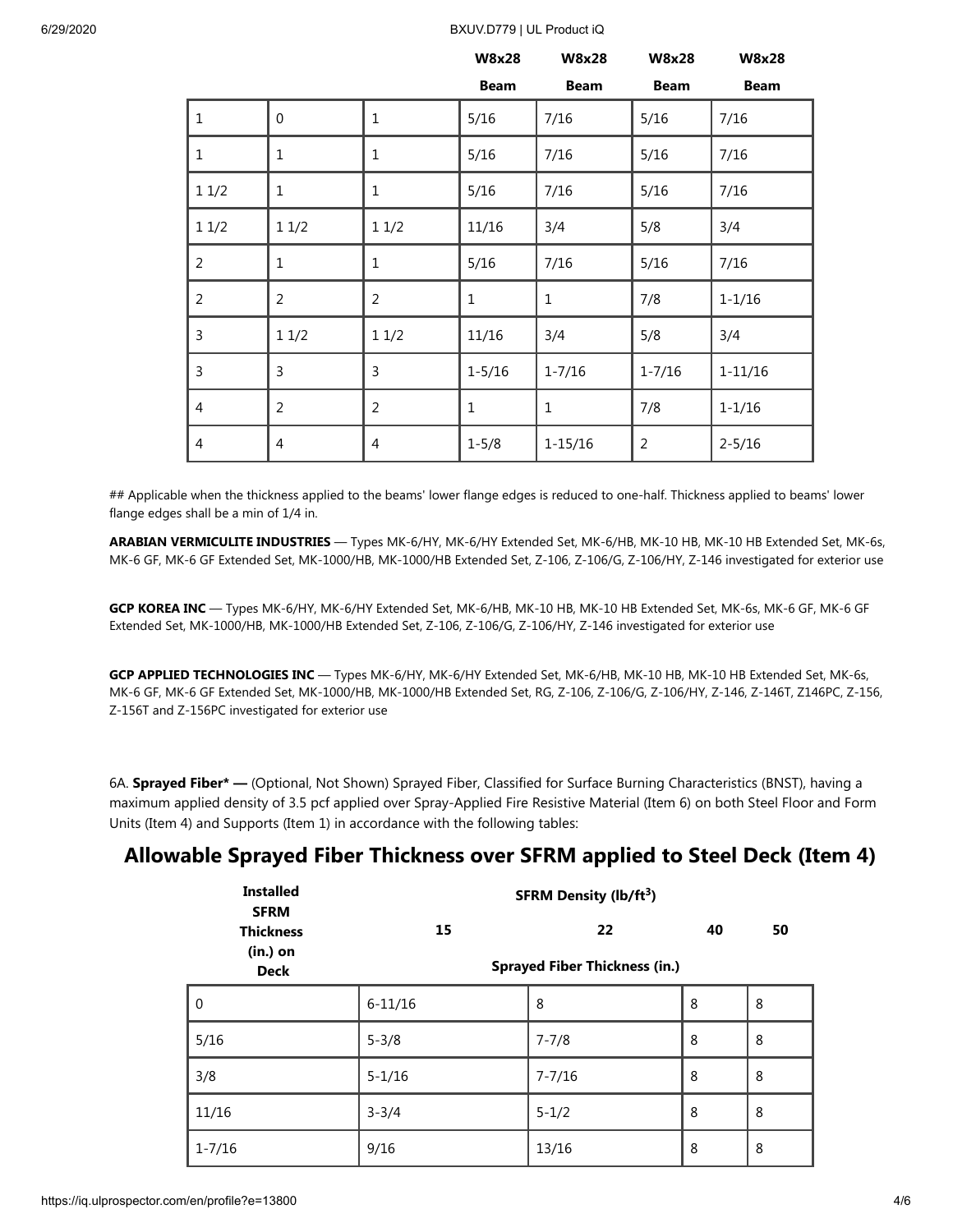| - |  |  |  |  |
|---|--|--|--|--|
|---|--|--|--|--|

Note: Installed SFRM thickness on deck refers to thickness applied to crests of steel deck.

### **Allowable Sprayed Fiber Thickness over SFRM applied to Beams (Item 1)**

| <b>Installed</b><br><b>SFRM</b> | <b>SFRM Density (lb/ft3)</b> |                                      |             |             |  |  |
|---------------------------------|------------------------------|--------------------------------------|-------------|-------------|--|--|
| <b>Thickness</b>                | 15                           | 22                                   | 40          | 50          |  |  |
| (in.) on<br><b>Beam</b>         |                              | <b>Sprayed Fiber Thickness (in.)</b> |             |             |  |  |
| 5/16                            | 8                            | 8                                    | 8           | 8           |  |  |
| 7/16                            | 8                            | 8                                    | 8           | 8           |  |  |
| 5/8                             | 8                            | 8                                    | 8           | 8           |  |  |
| 11/16                           | 8                            | 8                                    | 8           | 8           |  |  |
| 3/4                             | 8                            | 8                                    | 8           | 8           |  |  |
| 7/8                             | 8                            | 8                                    | 8           | 8           |  |  |
| $\mathbf{1}$                    | 8                            | 8                                    | 8           | 8           |  |  |
| $1 - 1/16$                      | 8                            | 8                                    | 8           | 8           |  |  |
| $1 - 5/16$                      | $7 - 3/4$                    | 8                                    | 8           | 8           |  |  |
| $1 - 7/16$                      | $7 - 1/4$                    | 8                                    | 8           | 8           |  |  |
| $1 - 5/8$                       | $6 - 7/16$                   | $\,8\,$                              | $7 - 7/8$   | 8           |  |  |
| $1 - 11/16$                     | $6 - 3/16$                   | 8                                    | $7 - 1/8$   | 8           |  |  |
| $1 - 15/16$                     | $5 - 1/16$                   | $7 - 7/16$                           | $4 - 5/16$  | $5 - 3/8$   |  |  |
| $\overline{a}$                  | $4 - 13/16$                  | $7 - 1/16$                           | $3 - 9/16$  | $4 - 7/16$  |  |  |
| $2 - 5/16$                      | $3 - 1/2$                    | $5 - 1/8$                            | $\mathbf 0$ | $\mathbf 0$ |  |  |

**INTERNATIONAL CELLULOSE CORP** — Type K13, URE-K, or SonaSpray FC

7. Metal Lath — (Not Shown) — (Required with Z-146, Z-146T, Z146PC, Z-156, Z-156T and Z-156PC, otherwise optional)— Metal lath shall be 3/8 in. expanded diamond mesh, weighing 2.5 lb per sq yd. Secured to underside of steel deck with No. 12 by 3/8 in. pan head self-drilling, self-tapping screws and steel washers with an outside diam of 1/2 in. screws spaced 12 in. OC in both directions with lath edges overlapped approx 3 in.

#### **\* Indicates such products shall bear the UL or cUL Certification Mark for jurisdictions employing the UL or cUL Certification (such as Canada), respectively.**

[Last Updated](javascript:openit() on 2019-10-04